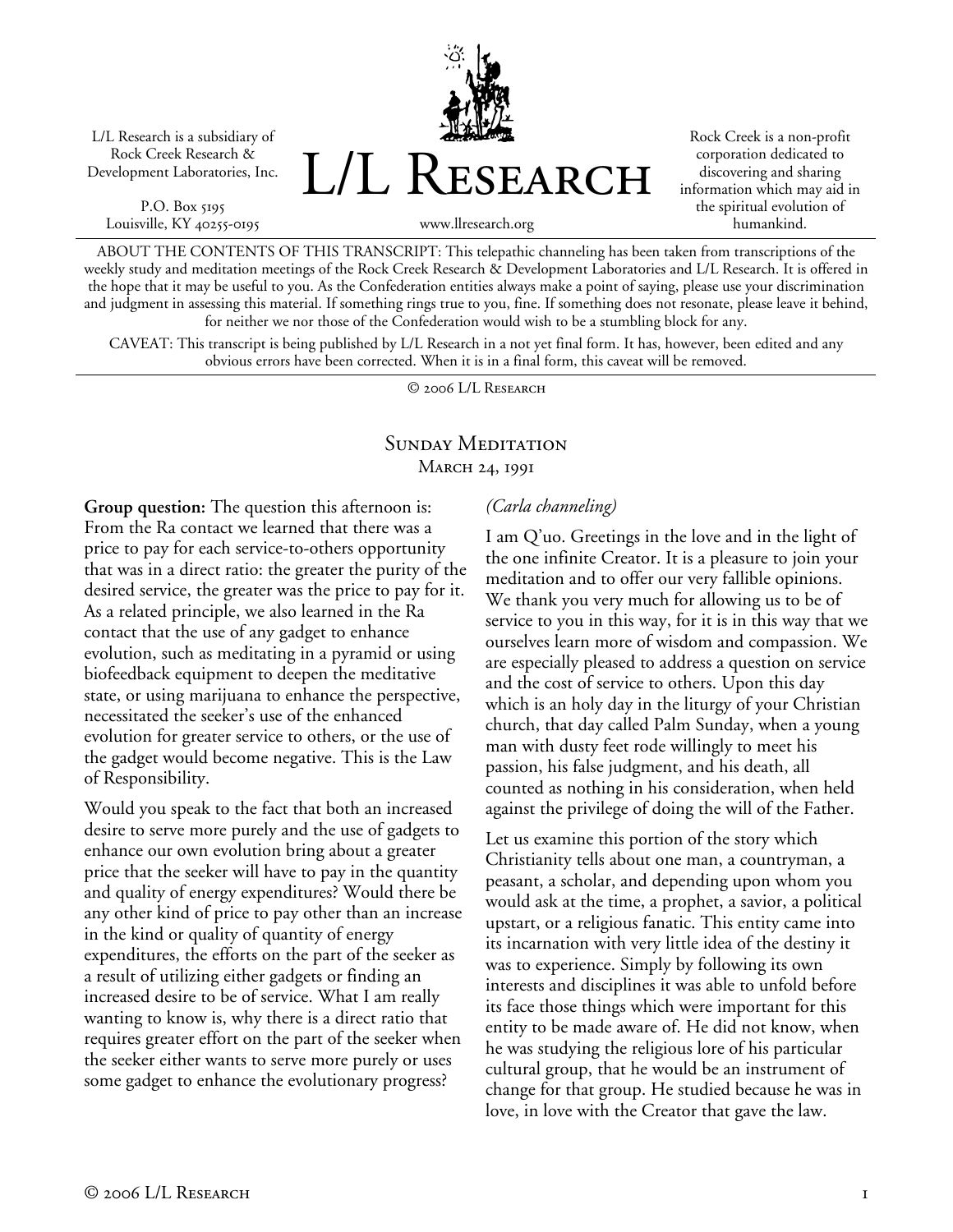Through long years which are unrecorded in most history, this entity studied and journeyed in Africa, India and many places which now are called different names, Asia Minor, the northern portion of east Europe, and then back to the Galilean home from which he had sent himself in search of wisdom. There was a period during which this entity known to you as Jesus simply grounded himself in hard labor, working as his father had done before him as a carpenter and a worker in wood. His heart was at times full of love, full of romance, and full of an ever-increasing force within which began to guide this entity into the ways of an ideal which he could not find in the world about him, or in the testimony of his forefathers.

There was not one day when this entity awoke and said "Eureka, I now know what I must do, what my destiny is. I see every step and I am willing to take it." Rather, this entity was moved by a spirit and a voice that spoke not of the larger picture, but of that which was to be accomplished in the immediate present. It would be unwise and untrue to consider that the entity known as Jesus had a grand overview and simply observed the many changes and transformations which occurred during the entity's active ministry. This was not a god; this was a thirddensity human being, with every possible potential, both for the light and for the dark side of thirddensity human nature.

However, this entity had long loved his Lord. Day in and day out, year after year, beginning when he was but a child, he had turned every spare moment to the consideration of his own nature and the nature of the Lord he knew he loved, but wished very deeply to know how to serve. He received many, many guidances from the spirit that is with the Father, and, as his destiny came upon him, there was no Abraham to take him off the fire of sacrifice. In order to transfigure the written history of the Lord which he loved, the Father of which he knew he was the son, he found he must recreate a covenant, a spiritual covenant betwixt the Lord God and the people of the Lord.

Gazing at the strictures of the ten commandments given to Moses, he prayed for years to know the truths of what he found as shadows in those laws. And as he prayed, so did guidance come to him who prayed so deeply, so that he was able to say what he felt that new covenant was, not a list of things that

were not to be done, the tale complex and infinitely separating one from another of the children of the Creator. This entity chose to place these same laws in a simpler and positively oriented perspective. The first commandment remained the same, to love the Creator with all of one's energies and talents, gifts and abilities. But in the second law, he erased a dark, gauze veil of warning and fear that had hung over spiritual teachings within his culture for a millennium and more. The second commandment dispensed with all the "do nots," and offered two things to do: to love the neighbor, be that neighbor a stranger, a friend, or an enemy, under all circumstances, just as an entity loved himself. He specifically said that these two commandments, love of God, and love of all other selves as the self, fulfilled and replaced all the law and the prophets.

He did not deny the history of his people, but when he felt, through intense years of prayer, the guidance of a voice which he trusted, he made himself available to do that which the Father had sent him to do. In the name of love, truth and life, he endured hate, lies and death itself. It was faith alone that allowed him to say, "Though these bones be dust, yet I shall be risen from the dead," a spirit clean at last before the Lord God, clean of humanity, clean of trouble, clean of the depth of confusion that the incarnational experience inevitably offers. And he did, indeed, keep the promise he had made in faith. In that story lies the path to eternity for many millions of your peoples. He created a life worth the telling by the purity of his desire to serve his Father, the Creator of all that there is.

Now, let us bring this discussion to all of thirddensity humankind. We may see that there is a certain percentage of those who, though alive within their bodies, are dead unto their spirits. These entities, because of their lack of desire to serve either themselves or others, experience the pleasant life insofar as it may be experienced, for life is always filled with loss and private anguish. Yet a simple, sunshiny day is enough for those who sleep to feel at one with all things, and the next day, if it rains and clouds and storms they should feel completely out of sorts and unhappy. Those who sleep blow with the wind and do not desire a path.

We speak to those who do desire to serve with excellence and purity. Gaze upon your desire. Do you burn? Do you hope? Do you desire more than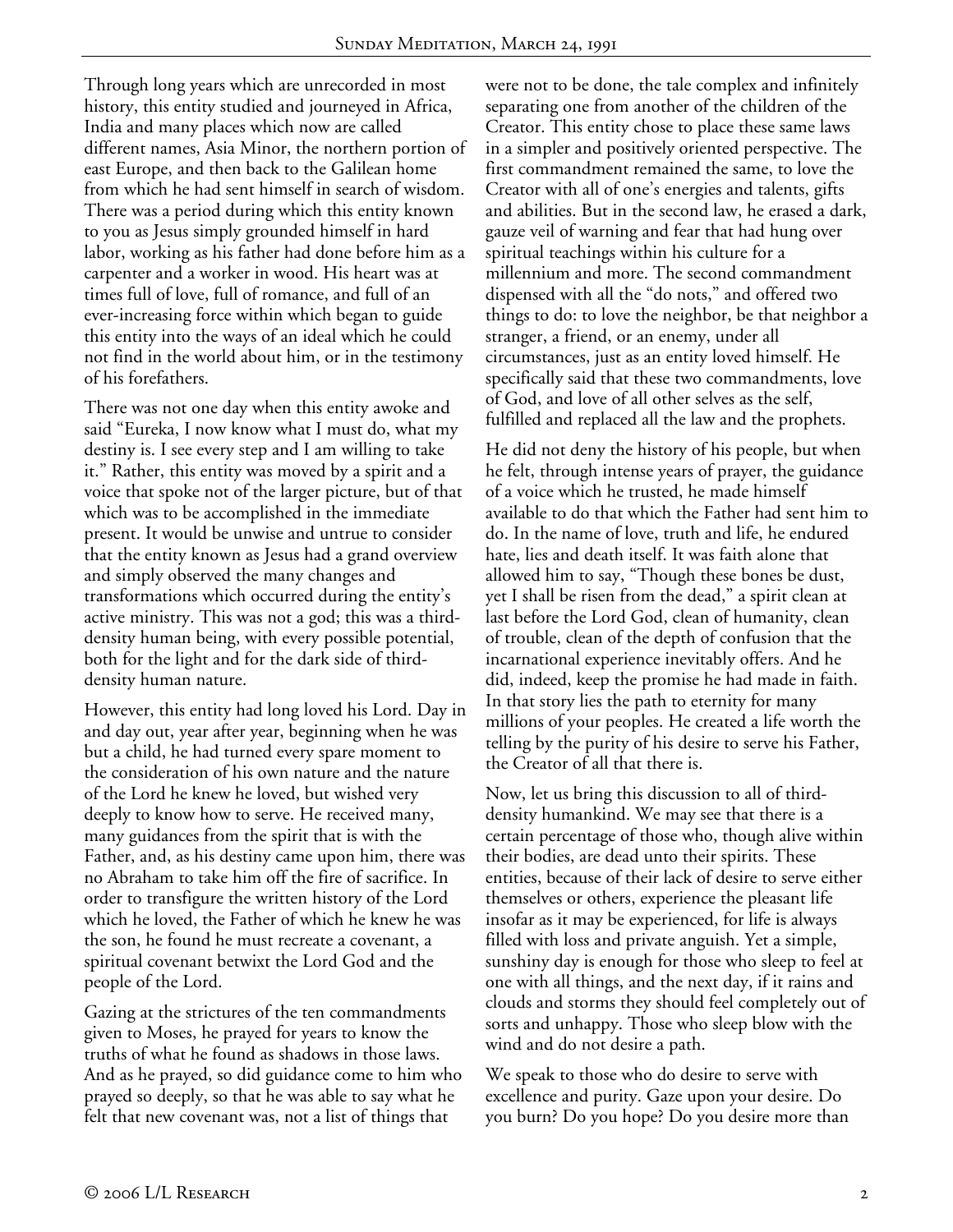anything within the illusion the opportunity to serve the one infinite Creator? There are many whose desire is simply to be with the infinite One. These are not lives which make great stories, although the light of those lives is very strong. There are others to whom we speak who desire not only to experience oneness with the Father, but who wish to follow that second request of the one known as Jesus, to love other selves as the self is loved by the self.

Now, you have asked why those who desire most keenly to serve purely experience difficult incarnations, and why those who use gadgets, such as pyramids, crystals and magical rituals, also run into a good deal of difficulty in the life experience as perceived subjectively.

Let us take the case of those who are using gadgets such as drugs, or shapes, or methods of focusing concentration, in order to aid their service to others, for their difficulties arise from a different level than others. Those who are willing to use a crutch in order to vault themselves upwards into the light, whether the crutch be drugs, or magical rituals, or whatever other occult science may be used as a gadget, have literally pulled themselves to a place for which they have not worked, and for which they well may not be ready. Whether or not they are ready to experience the wisdom and light, the love and compassion, of intercourse with the deity they must reckon with the falseness of their position in the light. Drugs wear off. The magical personality may crumble between the grocery store and gas station. Occult wisdom may leave one without resources when something occurs that is completely against that particular dogmatic method of perceiving the archetypical mind. And alone at last with itself, this entity who has no crutch now, finds itself committed to dispensing actions and words and the very beingness of its self in a way congruent with what it has learned. The crutch is gone, but the entity is responsible for the light that that crutch has gained.

Thus, it may be seen that those who by any means other than natural move themselves to transformation, must needs be responsible for that which has been gained long after the crutch has been thrown away. The more effective the use of the crutch has been to an entity, the greater will be the disparity between that entity's awareness of truth

and that entity's ability to show it forth in the life experience.

Thusly, we have always encouraged entities who seek spiritually to do so honestly and naturally, having infinite patience for the wayward, conscious self. It is in fact a breach of the love of self to use any crutch whatsoever to gain knowledge of the most high, for it is an action of one who does not love or trust the self as much as it loves and trusts other selves. It finds itself quite unworthy, and must needs use this crutch to gain access to spiritual awareness. Entities, therefore, that have experienced difficulty because of using a crutch of any kind that alters the consciousness of the self, will find themselves in a difficult position, for they have attempted to serve others before they have learned to love themselves, and therefore to love others without stint.

Now, for those entities about which this question was asked, the path is honestly walked, the desire is felt within more and more the central portion of the activity of thought, intuition and action within the incarnational experience. Such an entity is hungry for good works. If it could be a fisherman, it would wish its nets to overflow, as with Jesus' aid the fishermen experienced the great catch. Even with meditating, focusing the self, learning to love all portions of the self, and wishing most intensely to serve others, to share with them the love and the light of the one infinite Creator, they will find that inevitably they have perhaps been too greedy for gain.

You see, gain is not only a gain of money or power. One who wishes to gain for the kingdom of truth and love as many entities as possible also has a very human third-density ambition that pushes that entity, causes that entity's orange and yellow rays often to become muddy with impatience, and the desire to save all of the planet's people, if possible, within the next twenty-four hours. While this ambition has in many cases been the foundation of a beautiful spiritual life which is of great aid and comfort to other seekers along the path of truth, it is far more common that seekers who have piled their plates full of intended good works shall find themselves full in the middle of the meal of incarnational life, that there is more to be done, more to be digested, more to break and bless and give, and for many the heart wavers, the soul stands aghast at the job before it, and it asks itself, "Why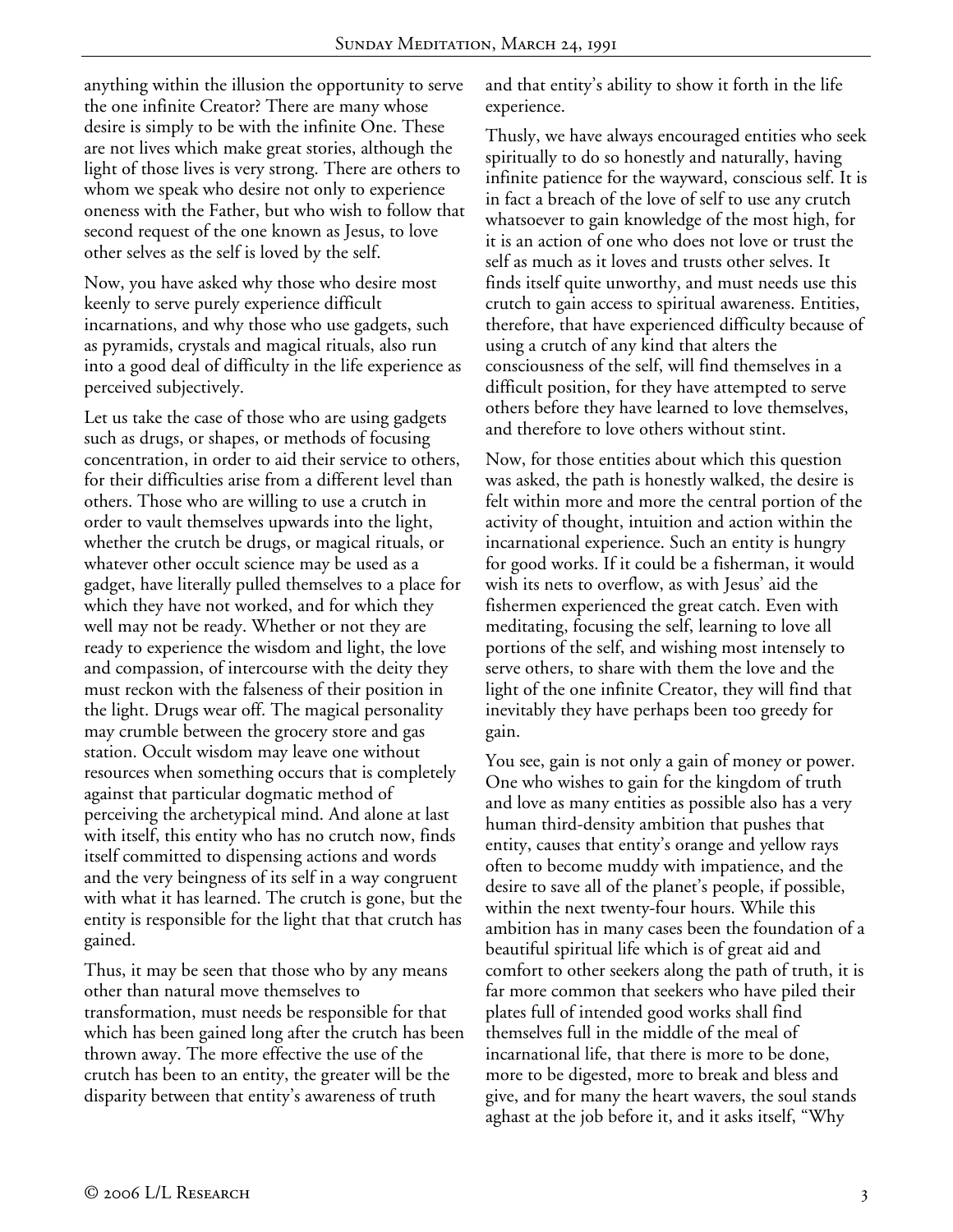have I been given this guidance and these desires, only to find them the rose with the thorn, the bed of nails, the crucifixion as well as the resurrection?"

In the case of those who genuinely love themselves and wish to serve others, because of their understanding that they are of the light and love of the infinite One, they will be at some point within the lifetime in a position where there is seen what to do, and how to do it with the energy and joy of spiritual comfort, while the physical body, which has been inundated with the powerful experiences of spiritual transformation, begins to fail in one way or another because the energies that are being taken into the web of consciousness are those which are beautiful to the self which is infinite, but destructive as a fire would be to the physical animal which is the vehicle of each third-density field of consciousness.

It is important to note that the Creator allows an entity before incarnation, who has gained the right to choose incarnational patterns, to choose as many lessons to learn and services to offer as it wishes. Some entities have a beautiful simplicity about them, and are happy with an humble life, a simple witness, an ever-prevailing spirit of love and peace. You will find these saints in menial jobs, in highborn houses, and in all places in between. What marks them out is their peace of mind and their lack of ambition; they have desired only to witness to the Creator through the normal practices of living, raising children, having relationships and treasuring them, and moving to a peaceful incarnational death, in every expectation of eternal life.

These souls are rare because of the headlong impetuosity of young souls, and each soul is young no matter whence it comes when it enters into incarnation. By far the majority feel that they can handle the absolute utmost of personal lessons, and the absolute utmost use of the gifts and talents which have been given them. Is it any wonder, then, that when spiritual eyes are larger than the spiritual stomach, the physical vehicle which is finite begins to burn away because of the mismatching of vibrations between the incarnational, outer experience, and the inner vibrations of practicing the presence of the infinite One? Always, such an entity continues to burn with desire to serve regardless of circumstance, and it is quite usual for such entities to lose their health, and their incarnational lives, as they press forward ever onward to a more perfect use

of their talents, a more perfect expression of the love of the Creator.

What shall we say to those who are experiencing this? We would suggest firstly that entities who are seeking spiritually begin to become aware of the power of humility. The greatest error made by those who wish so much to serve is that they are too impatient to listen to the guidance within. Thusly, they well may not note when their time has come to witness, and when it is time to remain silent, when it is time to burn with the glory of the infinite One, and when it is time to rest the physical vehicle from all the vigors of transformation that occur in the spiritually oriented life.

The spiritual polarity may be understood to be in direct proportion to the strength of the field of consciousness, that is the I AM of you. The more polarized and sacrificial the life, the stronger the field of consciousness, the greater the spiritual gravity, and the more appropriate and seemly appropriate rest shall be considered.

So, we ask those who are burning perhaps too quickly with the love of the Creator and of service to all to spend time, not asking what more they can do, but allowing the Creator to minister to them, for love from the Creator flows through them, why should it not include them? So many entities drive themselves as if their vehicles were used cars, unrespected and unloved. Consult the physical vehicle, all of you who seek. And when the physical vehicle, with its emotions, its thoughts, its fears and its plans, are crying out for rest, know that the one infinite Creator is guiding you to pay attention to that need to rest, for is not the primary service of those who love simply to be love? Is there not great virtue in resting in the tabernacle of the most high? In walking through second-density woodlands, exulting in the sheer majesty of the Creator? Would you not give even your worst enemy a rest when he is tired? Yet how you drive yourselves, those who seek, to accelerate the pace of their spiritual evolution, and how unnecessary it is for you to drive yourself.

Those who have caught fire from the love of the one infinite Creator will do their utmost, and cannot be accused of laziness because the physical vehicle must rest. We suggest that respect and love and compassion are not those gifts that you give only to others, but primarily and firstly to the self, for you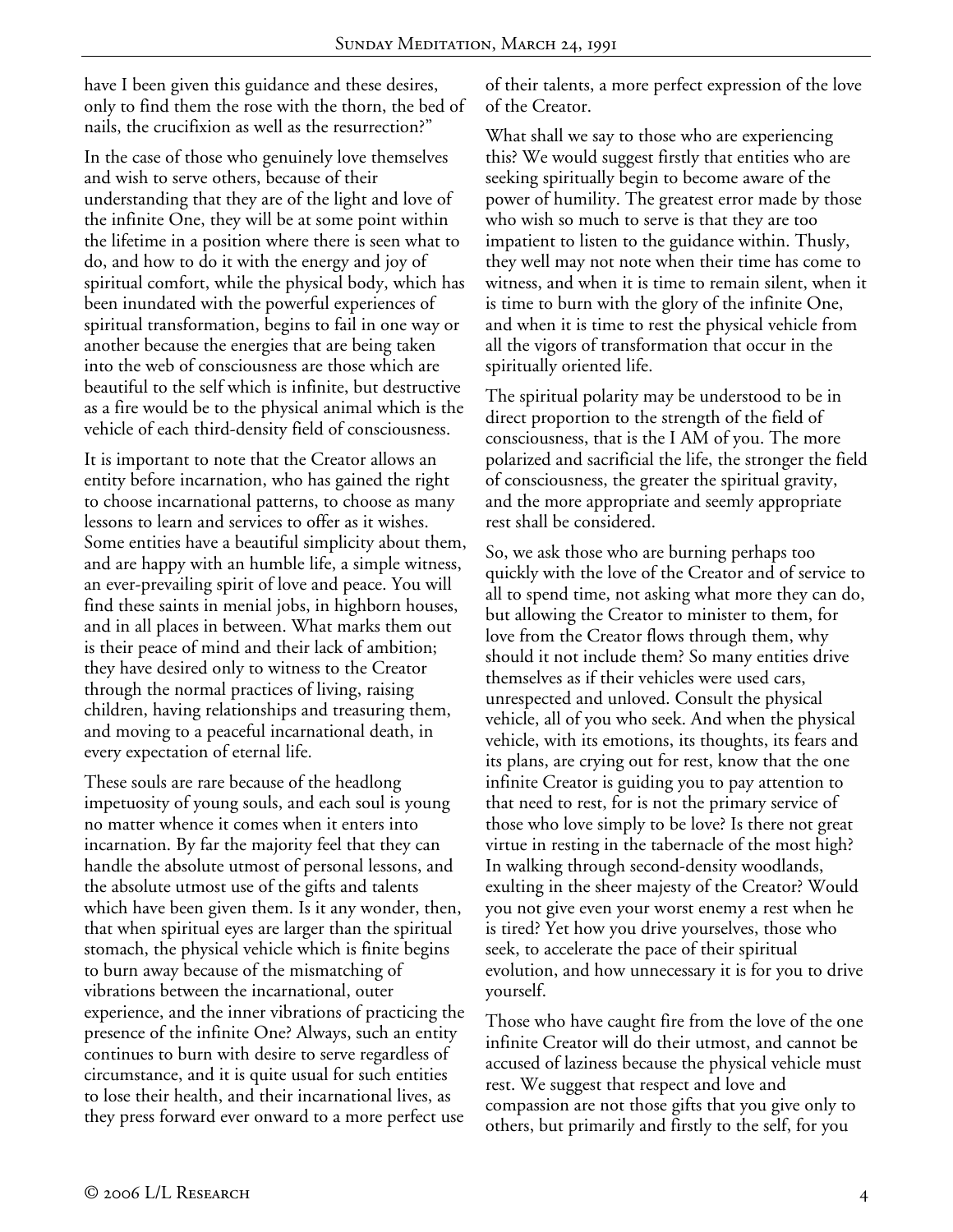must honor your physical vehicle. And if you have piled your plate too high, and feel quite unaccomplished because you have not been able to do everything you intended, cannot the spirit within you see that if you attempt your utmost when you are strong, that you may also attempt a quiet love that knows no surrender, and needs no ambition, while you are still? If you wish others to receive heavenly food, shall you then deny yourself that perfect rest, that gentle light, that fullness of being?

We ask those who have begun to burn out upon the spiritual path to quench that fire with the gentle water that slakes the spiritual thirst forever. Imagine the self standing beneath a waterfall of heavenly rain, rain that renews and refreshes, that honors and respects all that it touches, that connects the heavy chemical body back in appropriate working order to the desires of the field of consciousness that you are. In other words, there is no spiritual law which says that you must, at all times and under all circumstances, do one particular thing in service to others. How narrow would be the capabilities of the spirit of the living I AM if this were so. It is indeed not so, so we ask spiritual students to reckon honestly with their own spiritual ambitions. Ask yourself how do you wish to serve? What do you wish to learn? And how deep and full of grace is the consciousness that is doing these things? It is easy to reckon with the first two questions. Reckoning with the third tends to be seen upon the part of spiritual seekers as a way of admitting weakness, inadequacy or failure.

My brothers and sisters, you have given yourself a lifetime. You see before you the present moment. If you see in that moment a high ambition, and ideas upon how to serve, and what gifts to use, which are bouncing forth from you before any consultation with the spirit within, then it is that you must have compassion on yourself, and love yourself by letting ambition and service go for the moment, for to serve, and to hope to serve, are steps which are taken after reckoning with the self.

Have compassion on the clay that carries you. Have compassion on the soul which was not reckoning with the limitations of incarnation, who asked far too much. Know that there is not the one test given to all, the one body of service of knowledge that must be known by all. Know instead that insofar as you have trusted and have faith in yourself and

hoarded yourself as a miser would, so that each gift and talent may be offered as directed by the spirit, so the seeker has learned to use more and more clear and lucid polarity, not asking that self be negated, but asking that the self be used to its utmost capacity.

If you can rest in the peace of stopping when you are tired, and starting when you are inspired, you shall be at all times learning as much as you can, transforming your field of awareness in positive ways to the utmost, and honoring the Creator of all. If there seems to be something that you wish to do that cannot be done, avoid frustration and judgment, and instead speak to yourself, this body that has carried you, in words of love and comfort and divine peace. In this way your sacrifices shall be those guided by the spirit of infinite wisdom, and you will know when your time is upon you, and when it is far better to rest and recoup your strength for the ordeals to come.

We would not in any way suggest that there is a way in which a spiritual life can be lived with particular ease. It is an increasing difficulty to change, and change again in the pursuit of positive polarity. The vibrational mismatch begins to take its toll upon the physical vehicle. Entities whom you love may no longer love you, and almost certainly will not understand you. And as you gaze upon your gifts you know that the stewardship of them is a great responsibility, ever greater as the gifts and talents are perceived as greater. And so the spiritual seeker strives, struggles, loves, breaks itself, and dies to the world, entering larger life as a warrior of peace and love, in a field of consciousness much transformed by the rigors of manifestation.

May all who seek and all who wish to minister to others ask first of the Creator, "What is Thy will for me?" This simple meditation will create a wealth of rest.

We are sorry that we have talked overlong, but felt that it was necessary to use as much time to express the complexity of the question in some way which seemed to us to focus on helpful answers. As always, we ask that you be aware that these are opinions, and to be taken as such. We would now close this working through the one known as Jim. I am Q'uo, and leave this instrument with thanks, in love and light.